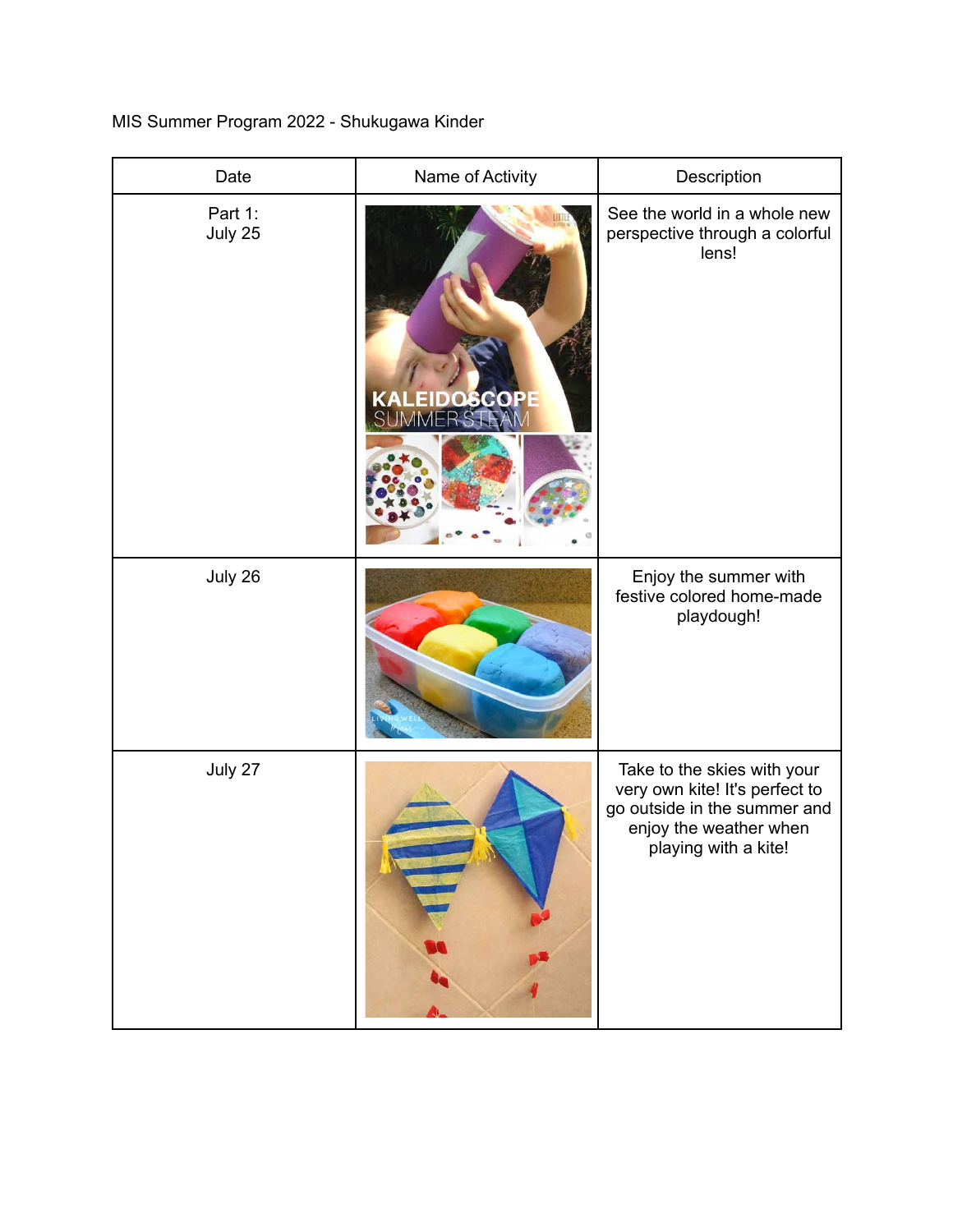| July 28          |                                                    | Inspiration is everywhere,<br>and you can use many<br>different things to capture the<br>moment. Make a picture<br>frame from natural materials<br>that will forever like the<br>memories in the pictures. |
|------------------|----------------------------------------------------|------------------------------------------------------------------------------------------------------------------------------------------------------------------------------------------------------------|
| July 29          |                                                    | Enjoy our Summer Festival!                                                                                                                                                                                 |
| Part 2:<br>Aug 1 | H.<br>AGIRLANDAGLUEGUN.COM<br>ASIRIANDAGEOFGUN.COM | Nothing beats the heat like<br>cooling down some fresh fruit<br>and a fan, but what if you<br>combined them to make a<br>fruit fan?                                                                        |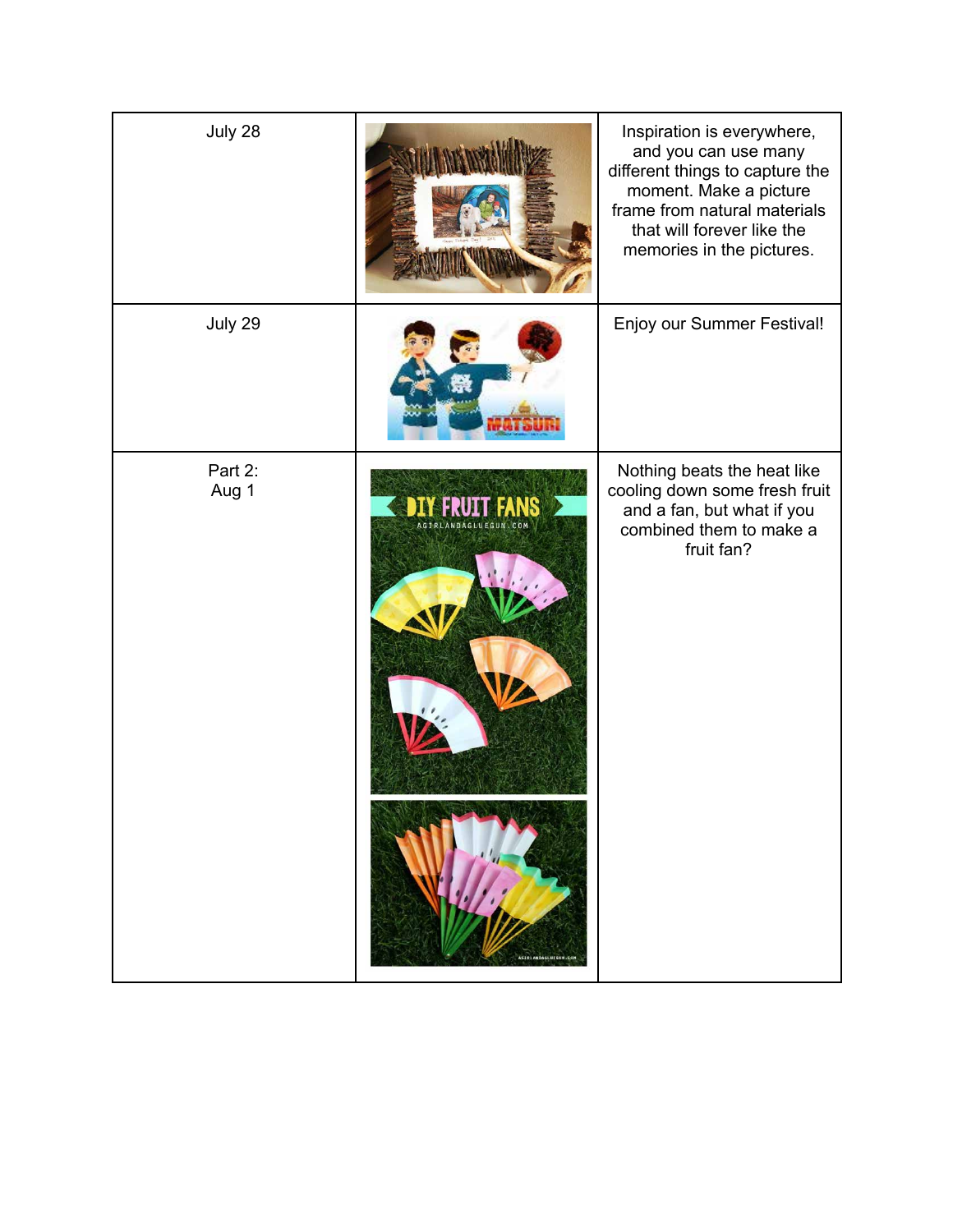| Aug 2 | Foam ball<br>ICE CREAM CONES<br><b>KID CRAFT</b><br><b>uedToMvCraftsBlog</b> | Another way to cool off in the<br>hot summer is with Ice<br>Cream. The students will get<br>to make their very own ice<br>cream craft. The good news<br>is that they won't melt in the<br>hot sun either! |
|-------|------------------------------------------------------------------------------|-----------------------------------------------------------------------------------------------------------------------------------------------------------------------------------------------------------|
| Aug 3 |                                                                              | Playing outside in the<br>summer is fun and even more<br>fun when you have bubbles!<br>Each student gets to make<br>their very own bubble wand<br>to play with at the park!                               |
| Aug 4 | <b>NT</b> Bubbles<br>GIAI<br>1.2 <sub>m</sub><br>2 straws &<br>string        | Time to go to the local park<br>and use our bubble wands<br>and other tools to make<br>GIANT bubbles to jump into<br>and through.                                                                         |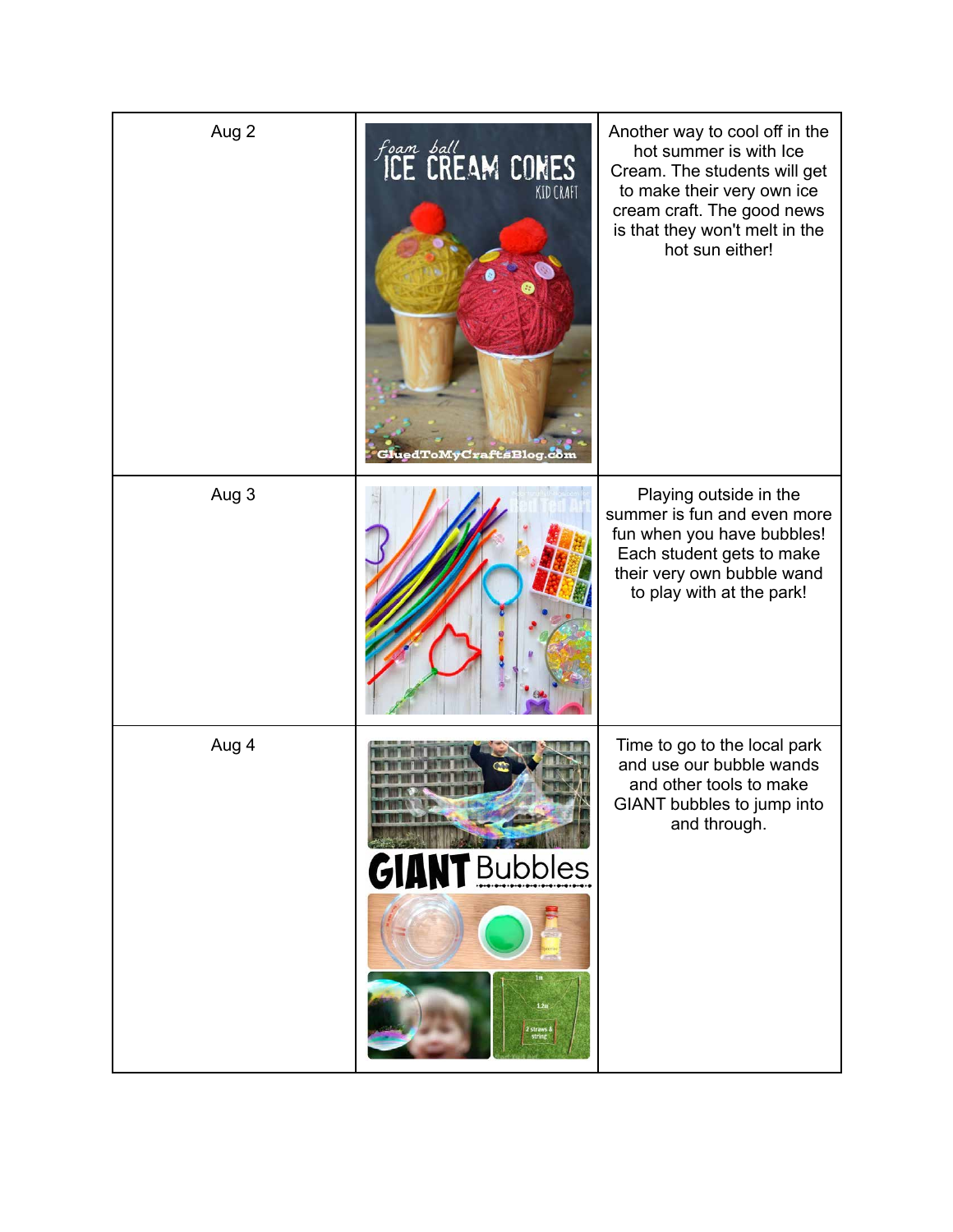| Aug 5 | Join us on our field trip to<br>Atoa Aquarium located in<br>Kobe!                                                                                                           |
|-------|-----------------------------------------------------------------------------------------------------------------------------------------------------------------------------|
| Aug 8 | Feel the breeze in your hair<br>as well as see it by making<br>your very own windsock!<br>these colorful creations will<br>brighten up any window they<br>are connected to! |
| Aug 9 | Make a pair of fancy<br>binoculars to help you see<br>far! Decorate them and make<br>them your own with different<br>styles, colors, and designs!                           |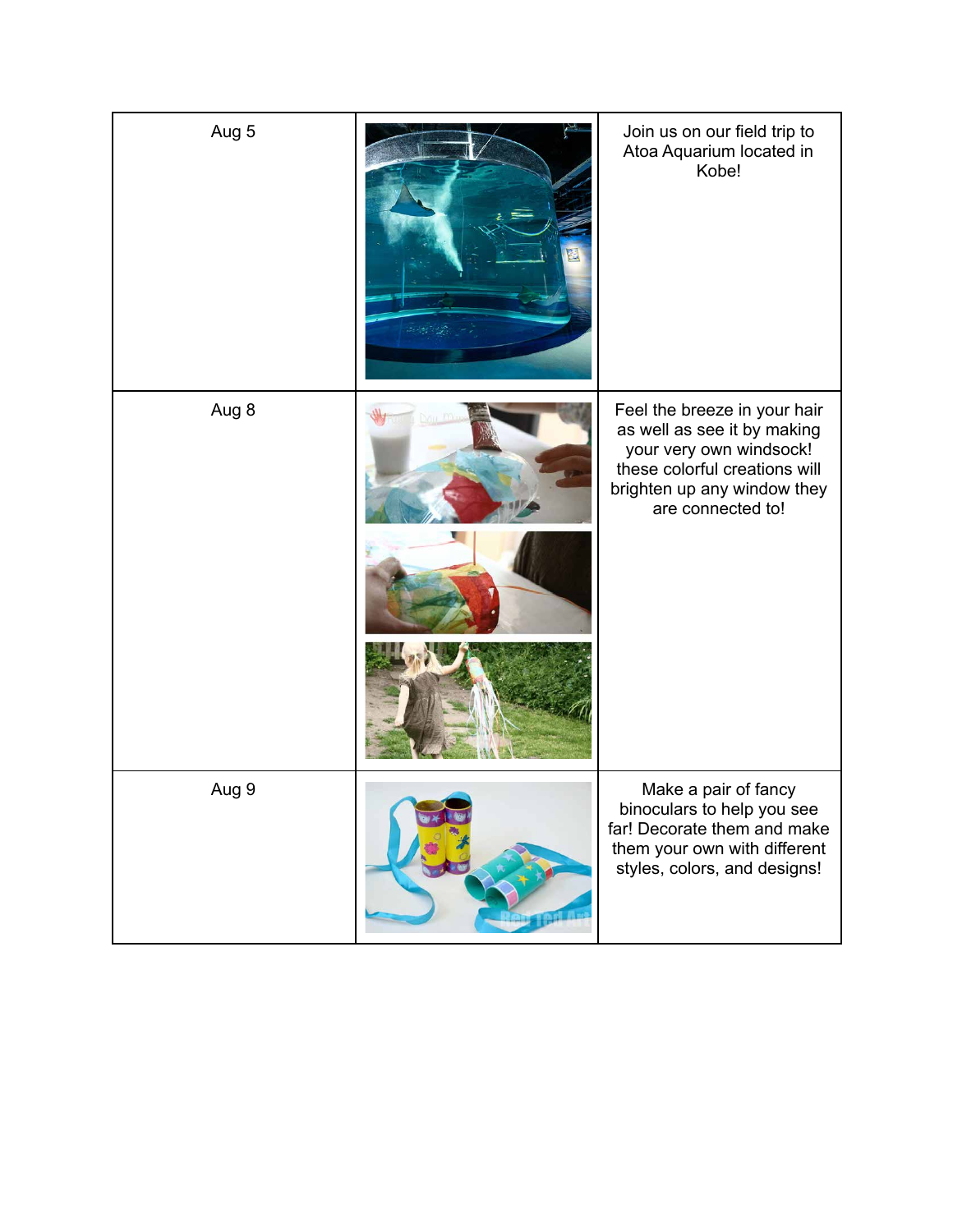| Aug 10            |                            | Finish off the second part of<br>our summer program with a<br>nice relaxing cool day inside<br>watching a refreshing<br>summer themed video.                                                       |
|-------------------|----------------------------|----------------------------------------------------------------------------------------------------------------------------------------------------------------------------------------------------|
| Part 3:<br>Aug 17 |                            | Summer is filled with bright<br>sunny days that pair perfectly<br>with pinwheels! These<br>colorful pieces or art will<br>catch the wind and spin super<br>fast!                                   |
| Aug 18            | www.messylittlemonster.com | At the park we see<br>dragonflies, they are so pretty<br>and colorful. The students will<br>get a chance to make their<br>very own bright and colorful<br>dragonflies!                             |
| Aug 19            |                            | Time to get a little wet and<br>wild! The students will enjoy a<br>day at the park playing with<br>water gun having races and<br>other themed water games.<br>Don't forget to bring your<br>towel! |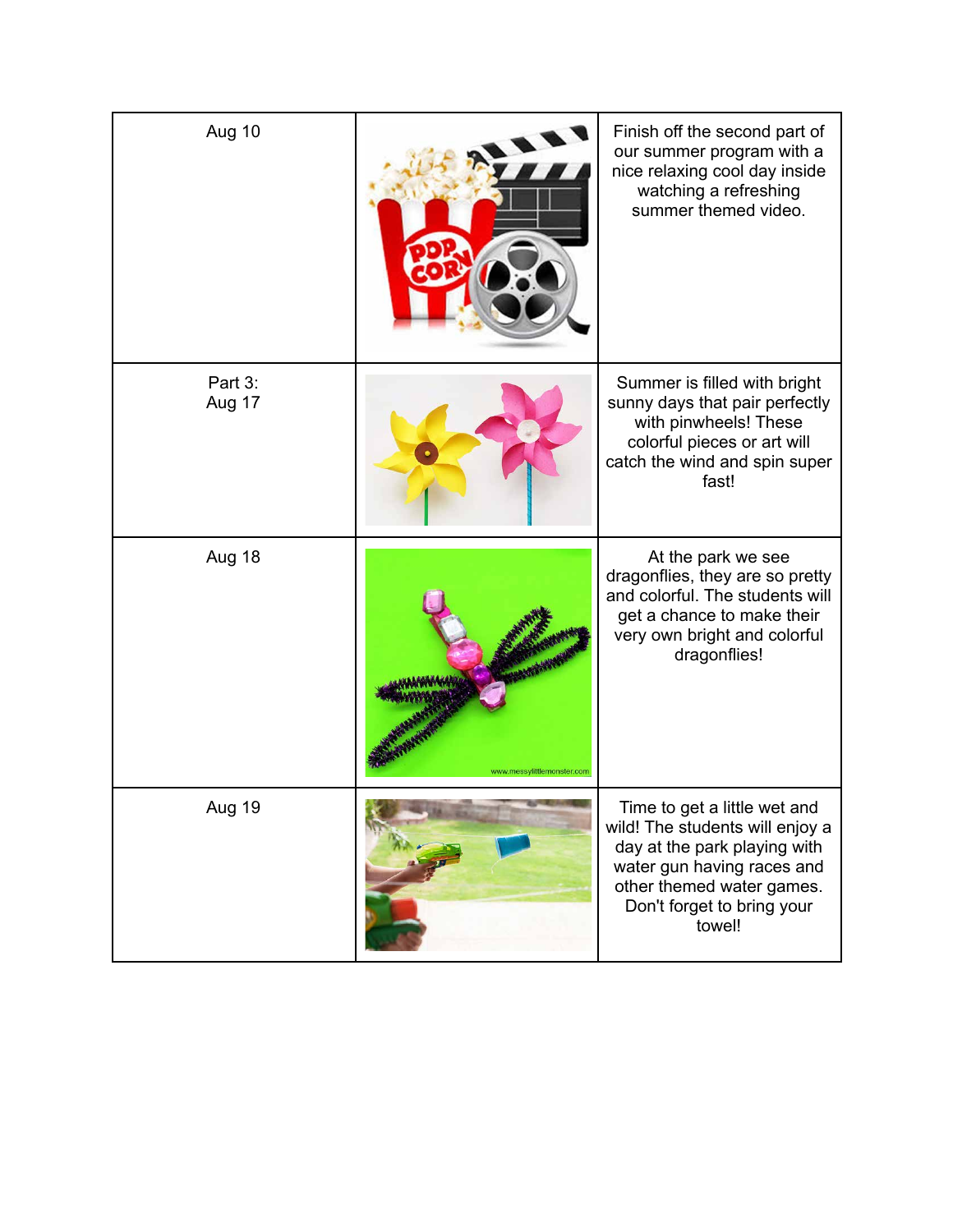| Aug 22 |                                    | What would you do if you<br>were stuck on an island?<br>Make a raft! The students will<br>be given the opportunity to<br>make their very own raft out<br>of sticks that actually floats<br>on water! but they will have to<br>collect the sticks first from the<br>local park! |
|--------|------------------------------------|--------------------------------------------------------------------------------------------------------------------------------------------------------------------------------------------------------------------------------------------------------------------------------|
| Aug 23 | How to Make<br><b>Sponge Bombs</b> | Another fun filled day of<br>getting wet! The students will<br>make their very own 'water<br>bombs' that they can throw<br>and make a splash with their<br>friends!                                                                                                            |
| Aug 24 | مملقة والملكة وزهامة               | Using the sticks and<br>materials that were gathered<br>to make a raft                                                                                                                                                                                                         |